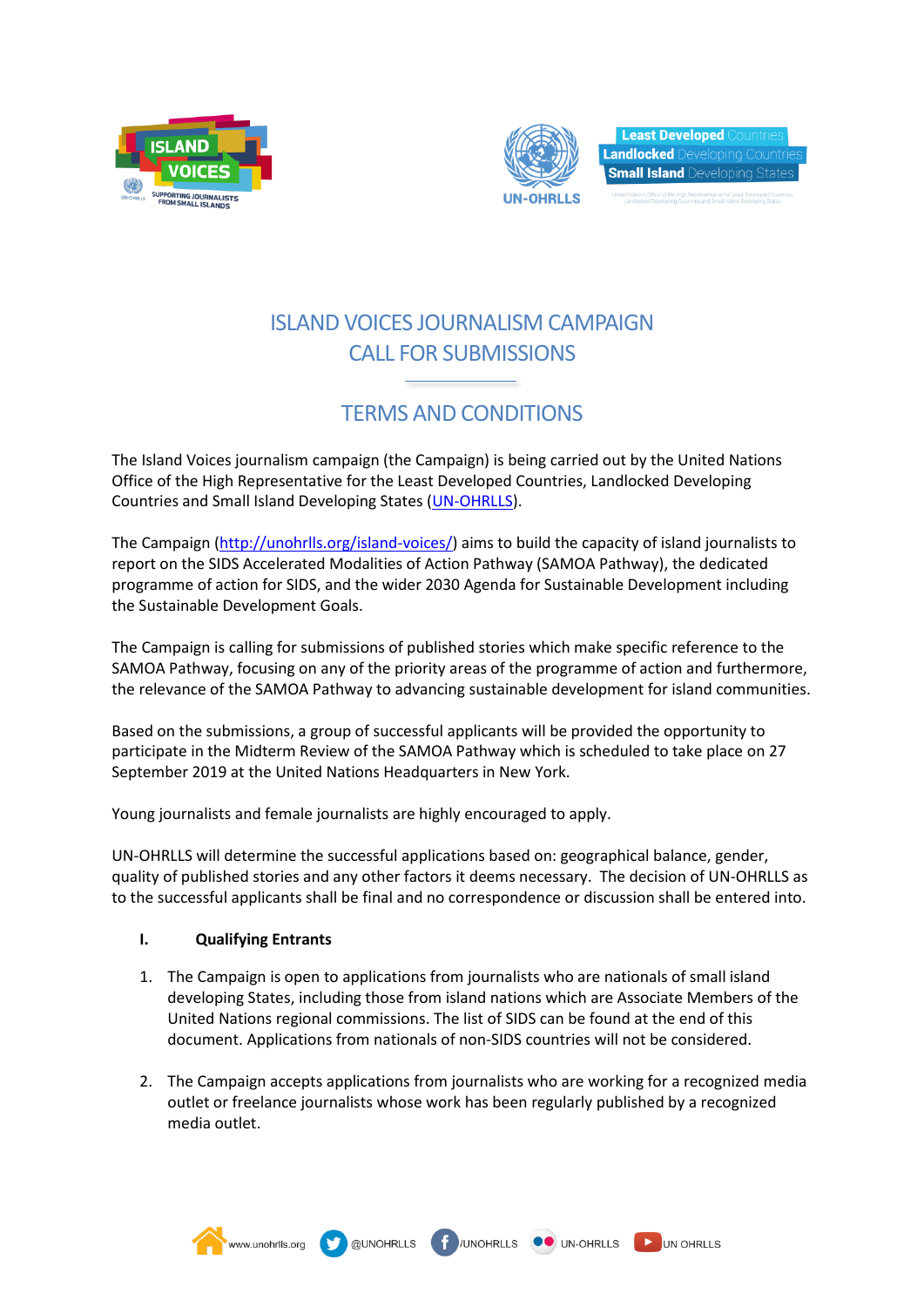- 3. By submitting an application you hereby warrant that all information submitted by you is true, current and complete. The UN-OHRLLS reserves the right to verify the eligibility of all applicants.
- 4. The UN-OHRLLS reserves the right to disqualify any applicant if it has reasonable grounds to believe the applicant has breached any of the Terms and Conditions.

### **II. Entries**

- 5. All applications must be made through the Campaign application form at the following link: <https://bit.ly/2ZYHn3V>
- 6. At no stage in the application process will there be a fee charged for entry.
- 7. Applications must be submitted between 6 May 2019 and 28 June 2019. Late applications will not be considered. UN-OHRLLS reserves the right to amend the deadline for submissions at its discretion.
- 8. Applications must include a link to a published story (print, web, TV, radio) by the applicant. Stories must be carried by a recognized media outlet between 6 May 2019 and 28 June 2019. For stories published in print or radio without an online presence, scanned copies of the story (for radio, a transcribed copy of the story including date of transmission) will suffice.
- 9. Stories must cover development issues related to SIDS which are addressed by the SAMOA Pathway.
- 10. Stories can be submitted in any language. Stories in languages other than English and French must be accompanied by an English translation.

#### **III. Successful Applications**

- 11. Successful applicants will be informed in writing. The names of successful applicants will be also be published on the UN-OHRLLS website [\(www.unohrlls.org\)](http://www.unohrlls.org/).
- 12. The offer for successful applicants to participate in the 2019 Midterm Review of the SAMOA Pathway to be held in New York, U.S.A. is non–transferable and there is no cash alternative.
- 13. Journalists taking part in the Campaign including attending the 2019 Midterm Review of the SAMOA Pathway, agree to publish a total of five (5) stories in 2019 related to the priority areas of the SAMOA Pathway and/or the 2030 Agenda for Sustainable Development including the Sustainable Development Goals. The five stories will include the original story submitted between 6 May 2019 and 28 June 2019 and a further four stories to be published during and/or after the Midterm Review but no later than 30 November 2019.

#### **IV. Intellectual Property Rights & Use of Published Stories**

14. Journalists participating in the Campaign retain ownership and copyright of their stories, although the UN-OHRLLS will be able to use said stories and any associated images as set out

WWW.unohrlis.org **W** @UNOHRLLS **f** /UNOHRLLS **OO** UN-OHRLLS DUN OHRLLS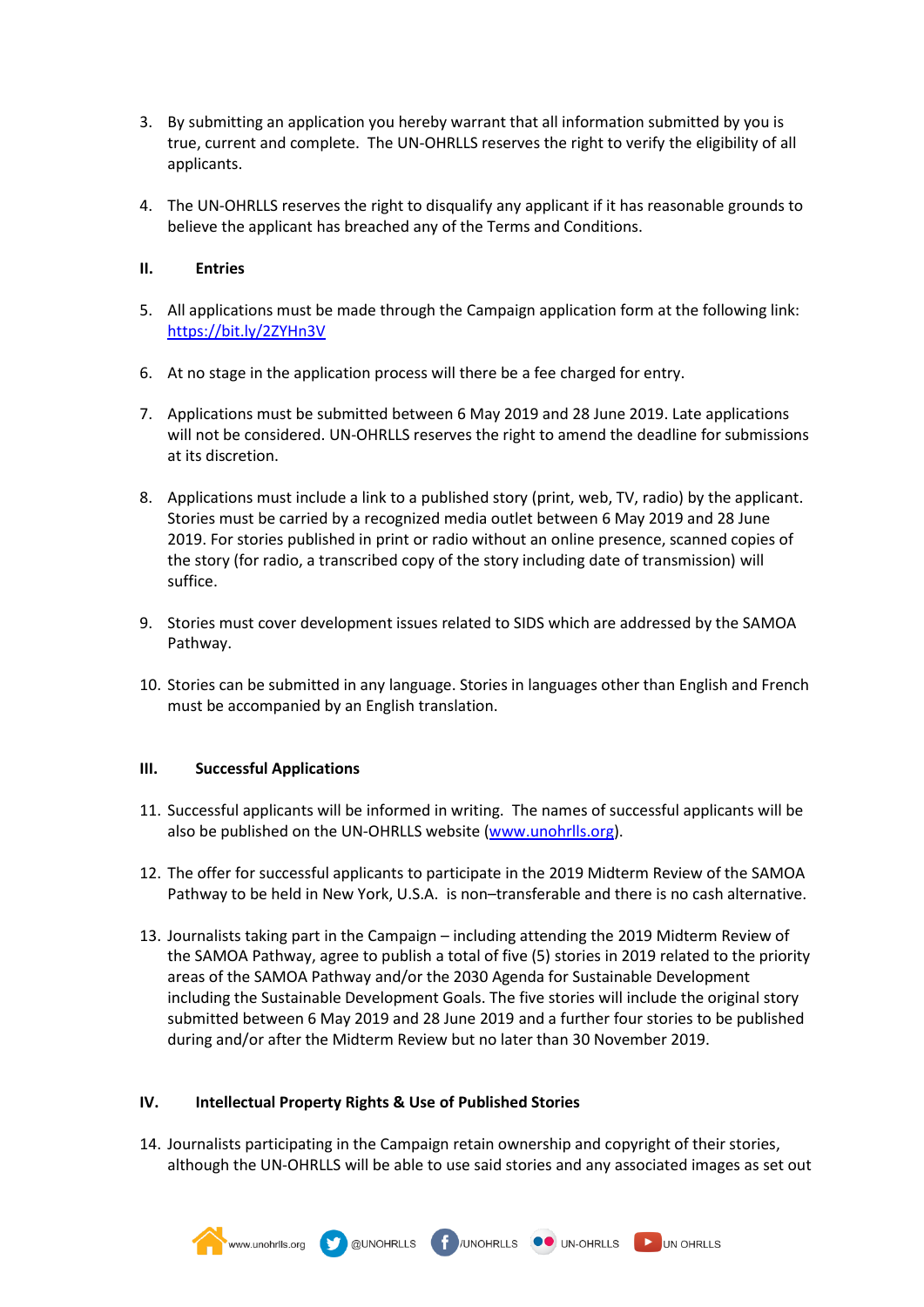in paragraph 19 below, you will also have the right to use your stories in any way you choose. Photographs submitted will have prior consent from the photographer for use by the United Nations and full details of the credits will be included.

- 15. In consideration of the UN-OHRLLS carrying out the Campaign, each applicant hereby agrees that the UN-OHRLLS (and third parties authorised by the UN-OHRLLS) may make any and all published stories available in their publications and on their websites and any other media, whether now known or created in the future. You now grant the UN-OHRLLS (and third parties authorised by the UN-OHRLLS) a non-exclusive, worldwide, irrevocable license to use, display, publish, transmit, copy, make derivative works from, edit, alter, store, re-format the Submission for such purposes.
- 16. Your application and any information submitted by you must be personal to and relate specifically to you. You hereby warrant that your application and all information which you submit and/or distribute will not infringe the intellectual property, privacy or any other rights of any third party, and will not contain anything which is libelous, defamatory, obscene, indecent, harassing or threatening. If relevant, the UN-OHRLLS reserves the right, but not the obligation, to screen, filter and/or monitor information provided by you and to edit, refuse to distribute or remove the same.

| <b>UN Members (38)</b> |                            |    |                                |  |  |
|------------------------|----------------------------|----|--------------------------------|--|--|
| 1                      | Antigua and Barbuda        | 21 | Mauritius                      |  |  |
| $\overline{2}$         | <b>Bahamas</b>             | 22 | Nauru                          |  |  |
| 3                      | <b>Bahrain</b>             | 23 | Palau                          |  |  |
| 4                      | <b>Barbados</b>            | 24 | Papua New Guinea               |  |  |
| 5                      | <b>Belize</b>              | 25 | Samoa                          |  |  |
| 6                      | Cabo Verde                 | 26 | São Tomé and Príncipe *        |  |  |
| $\overline{ }$         | Comoros <sup>*</sup>       | 27 | Singapore                      |  |  |
| 8                      | Cuba                       | 28 | St. Kitts and Nevis            |  |  |
| 9                      | Dominica                   | 29 | St. Lucia                      |  |  |
| 10                     | Dominican Republic         | 30 | St. Vincent and the Grenadines |  |  |
| 11                     | Fiji                       | 31 | Seychelles                     |  |  |
| 12                     | Grenada                    | 32 | Solomon Islands *              |  |  |
| 13                     | Guinea-Bissau <sup>*</sup> | 33 | Suriname                       |  |  |
| 14                     | Guyana                     | 34 | Timor-Leste *                  |  |  |
| 15                     | Haiti <sup>*</sup>         | 35 | Tonga                          |  |  |
| 16                     | Jamaica                    | 36 | <b>Trinidad and Tobago</b>     |  |  |

WWW.unohrlis.org **CO** @UNOHRLLS **CO** UN-OHRLLS UN OHRLLS

#### **V. List of Small Island Developing States**